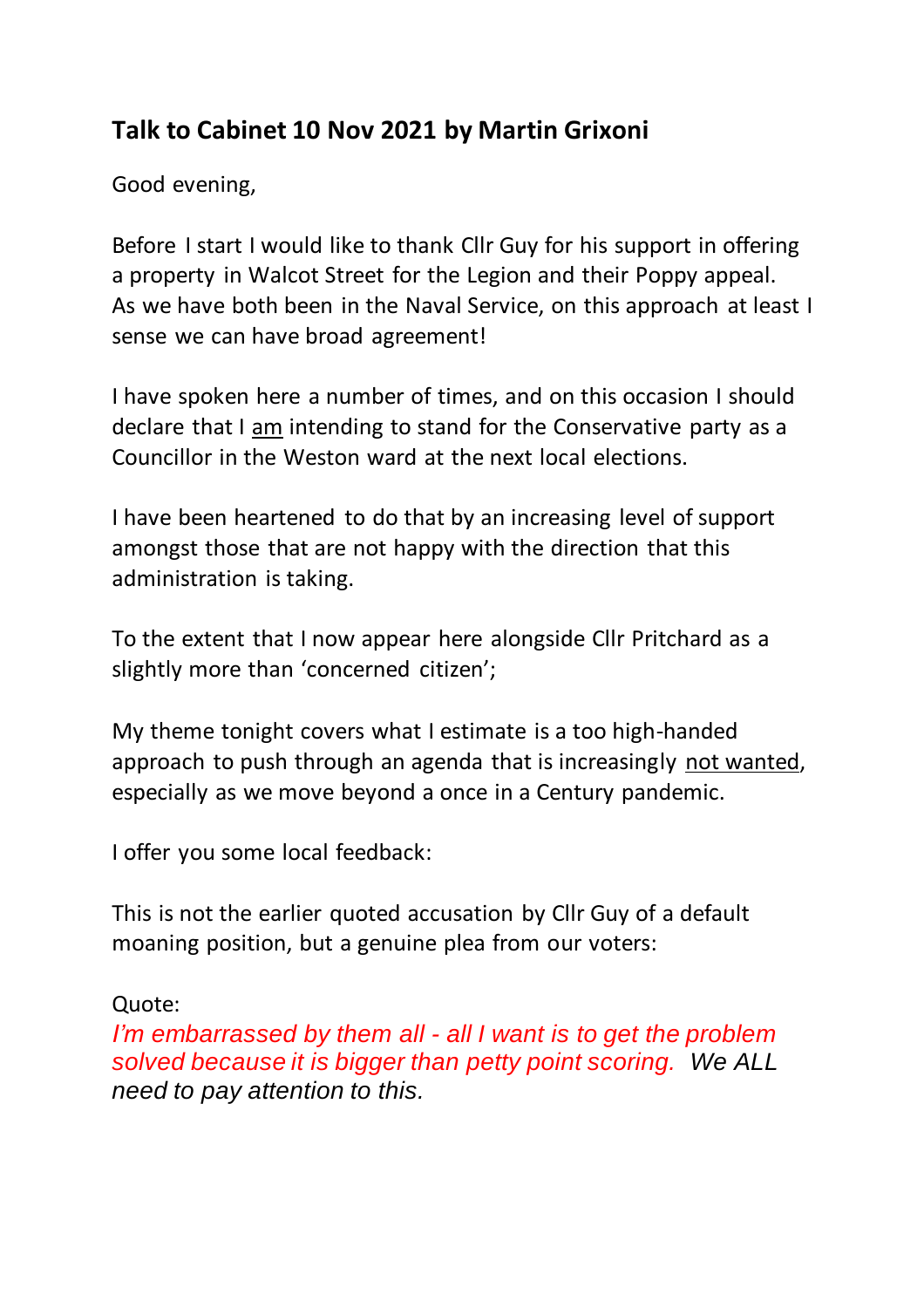*As far as Weston is concerned:*

*Sort the buses to align with RUH shifts*

*Use our library (as saved by Cllr Karen Warrington!)*

*and our wonderful local shops, or we'll lose them!*

And a general quote:

*I'd like to see a simple, easy-to understand list of all the problems contributing. Once you've got that you can untangle the problem.* 

*Indeed can we not please agree we need an Eastern Park and Ride, better use of the railway and some old stations re-opened Better school buses, And lastly (in my personal view) an A46/36 link road.*

*Here are some other local views:*

*I can't be alone in thinking I am being forced to make a choice between expensive inconvenience to shop in the city or if I won't do this, swerve it entirely. I'm a swerver, the traffic & parking issues have p\*\*\*\*\* me off so much I don't come in unless I have to, so shop online or anywhere but the city centre.*

*School transport: Quote:*

*you'd think kids would & should catch a bus or use a designated service - but they don't as the cost & reliability of ordinary bus to school is so S\*\*\**

*Make them affordable & run on-time & they would.*